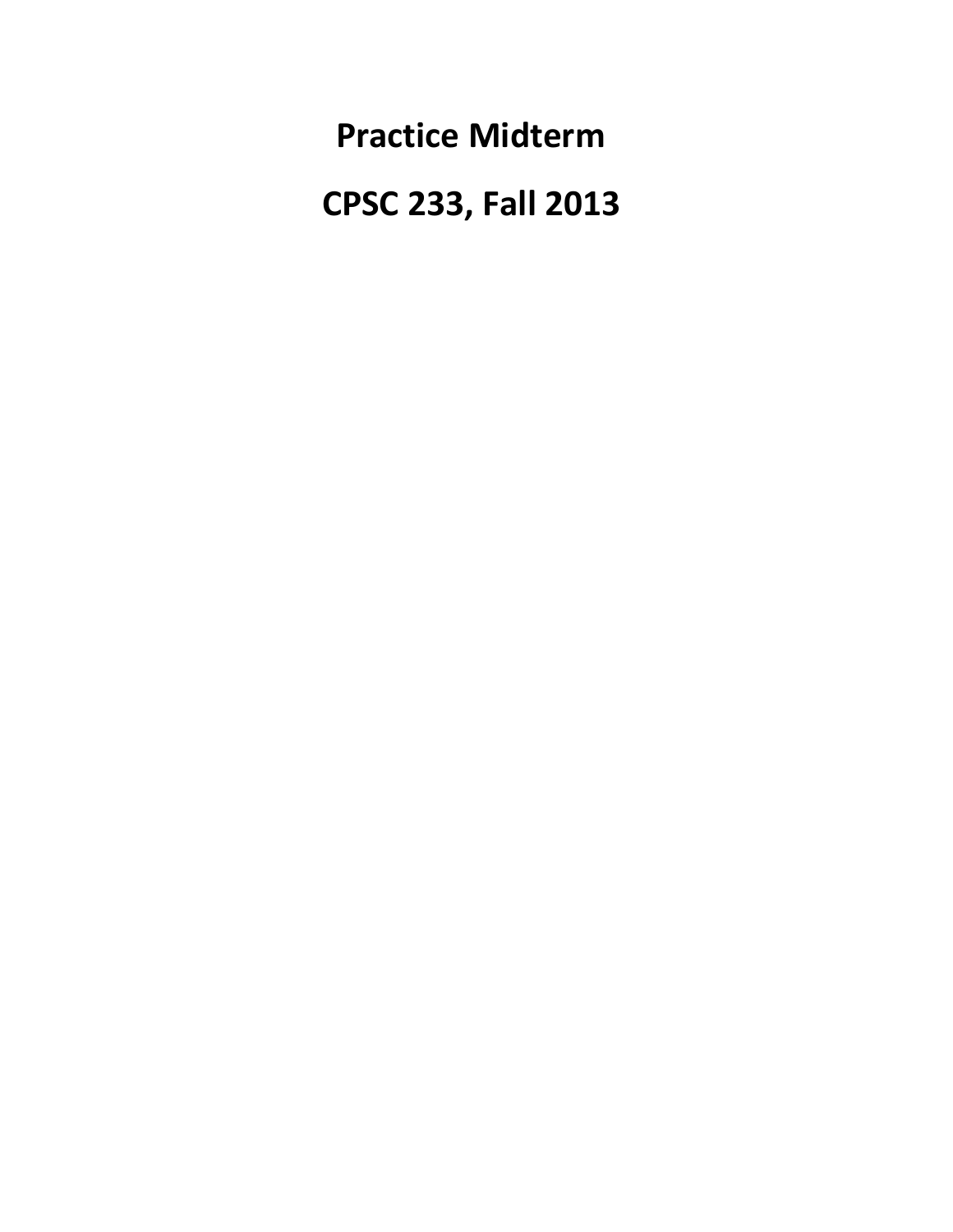### **Multiple choice: (choose exactly one answer) – 2 Pts each**

- 1) The body of a method that returns a value must contain at least one \_\_\_\_\_\_\_\_\_ statement.
	- a) void
	- b) invocation
	- c) throws
	- d) return
- 2) A variable whose meaning is confined to a method definition is called an/a
	- (a) instance variable
	- (b) local variable
	- (c) global variable
	- (d) none of the above
- 3) All of the following are wrapper classes except:
	- (a) String
	- (b) Integer
	- (c) Character
	- (d) Double
- 4) The value of the expression (int) 35.2 evaluates to:
	- a) 35
	- b) 36
	- c)  $40$
	- d) None of the above.
- 5) To mark a block comment for inclusion in the Javadoc documentation, the block must be delimited by:
	- a)  $/***/$
	- b) \*/\* \*/
	- c) \*\*/ /\*
	- d) \*\*/ \*/
- 6) A variable whose meaning is not to an object of the class and can be used without creating an onject:
	- (a) instance variable
	- (b) local variable
	- (c) global variable
	- (d) static variable
- 7) A method that performs some action other than returning a value is called a \_\_\_\_\_\_\_\_\_\_ method.
	- (a) null
	- (b) void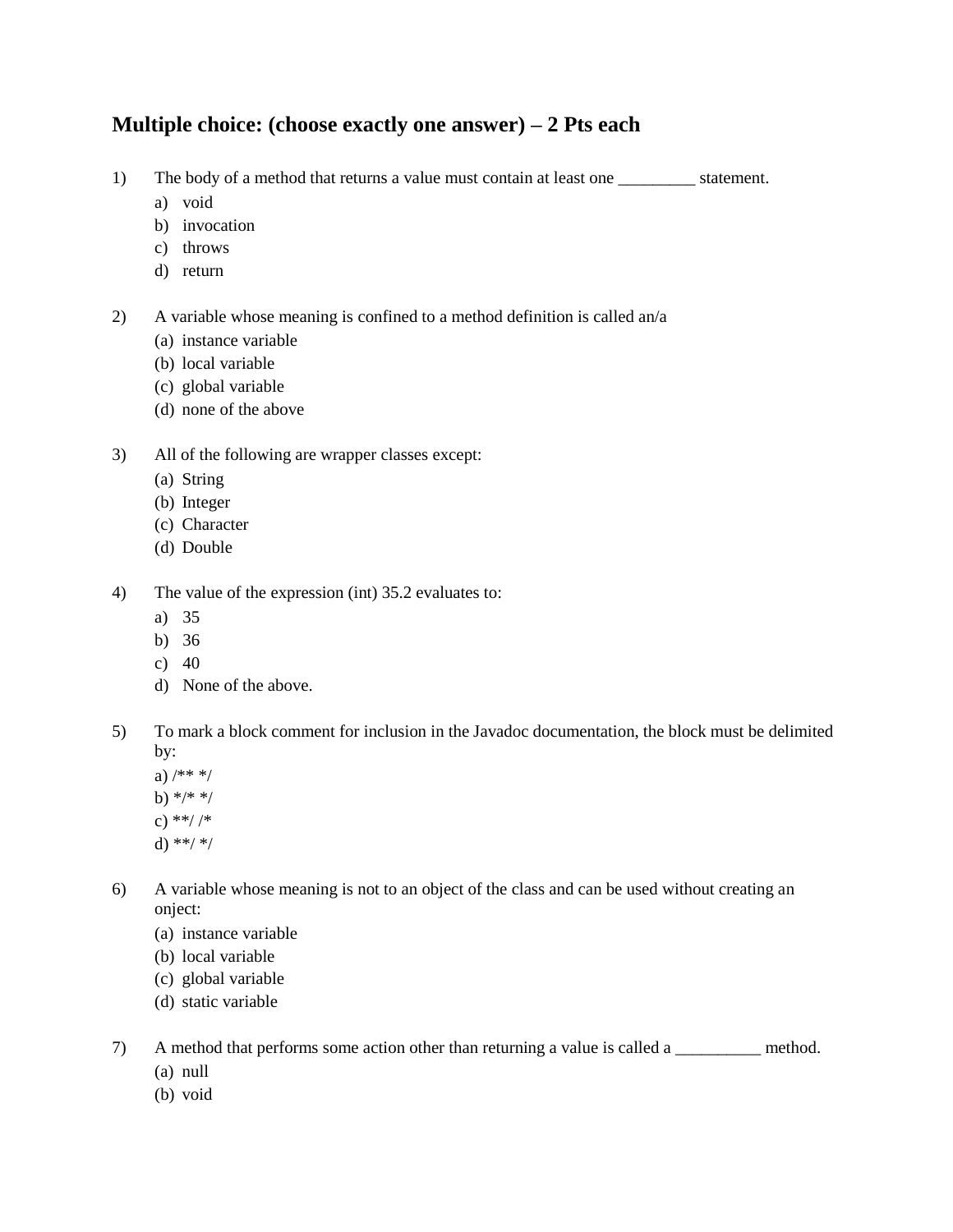- (c) public
- (d) private
- 8) What does a derived class automatically inherit from the base class?
	- (a) instance variables
	- (b) static variables
	- (c) public methods
	- (d) all of the above

#### **True/False: (for each statement choose either True or False) -- 2 Pts each**

- 1) In Java, Strings are immutable objects. Immutable objects can be changed.
- 2) The modifier private means that an instance variable can be accessed by name outside of the class definition.
- 3) Primitive types are reference types.
- 4) A main method can be placed inside a class definition.
- 5) An array name references a memory address.
- 6) The call to the base class constructor (super) must always be the last action taken in a constructor definition.

#### **Short Answers: 4 Pts each**

- 1) Write a method called isEqual that returns a Boolean value. The method compares two integrs for equality.
- 2) Given the following character array

char[] h =  $\{^{\prime}$ H',  $^{\prime}$ E',  $^{\prime}$ L',  $^{\prime}$ C'};

Write a Java statement that will create a new String object from the character array.

- 3) Declare and create an integer array that will contain the numbers 1 through 100. Use a for loop to initialize the indexed variables.
- 4) Explain what a call to super() does in a constructor of a derived class.